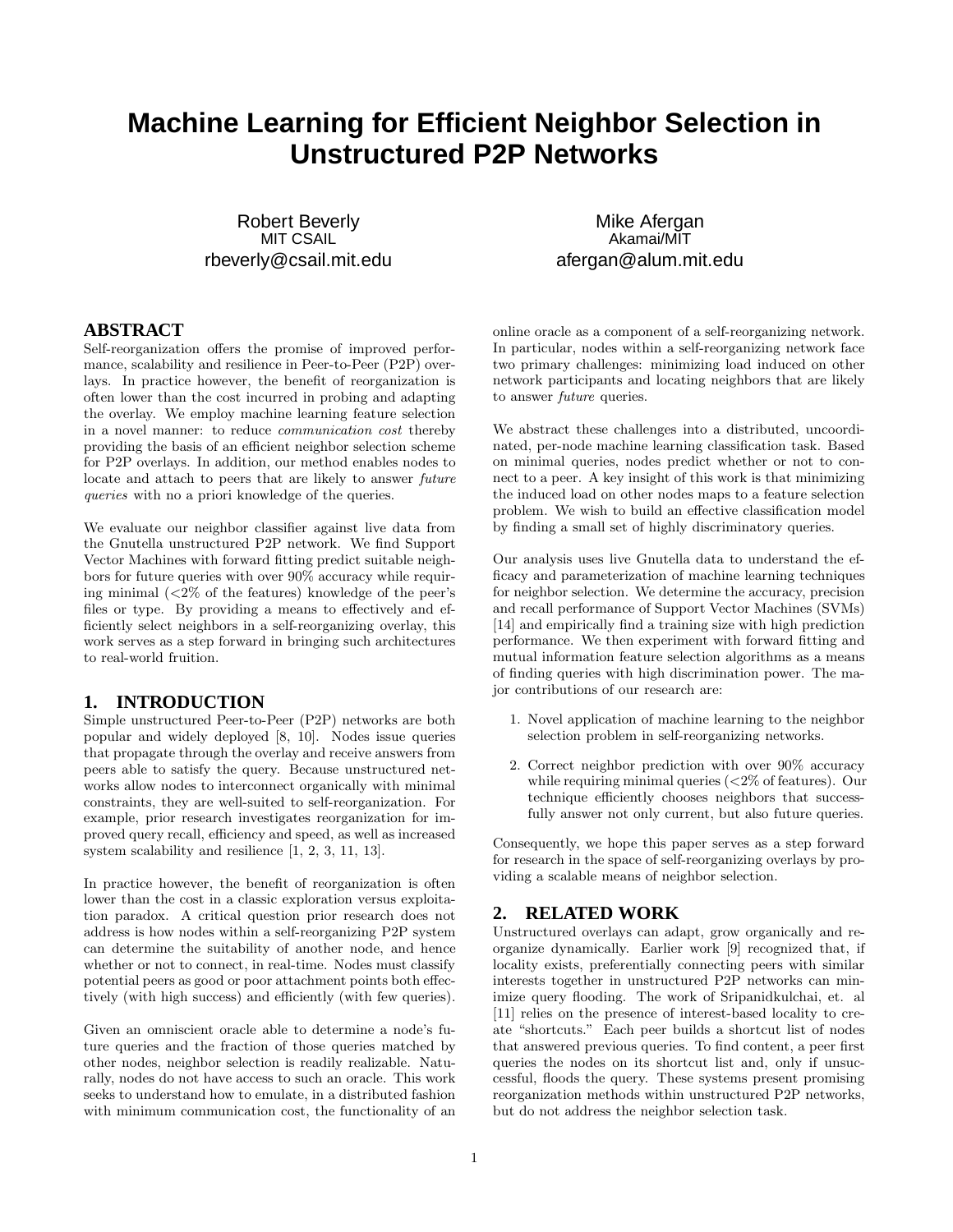In the domain of structured overlays, Tang, et. al propose pSearch [13] as a means to semantically organize nodes. Within their semantically organized network, search proceeds using traditional information retrieval methods that return results based on document similarity, not just keywords. Several pieces of work [4, 6] examine neighbor selection within structured overlays, particularly the impact of routing geometry and the ability to choose neighbors in different structured overlays for resilience and proximity.

In many respects, our problem is most akin to text categorization and we draw upon the rich literature of prior work espousing machine learning theory. One of the earlier works in application of SVMs to text categorization is from Joachims [7]. Yang and Liu examine several text categorization methods against standard new corpora, including SVMs and Naïve Bayes [15]. Our results similarly find SVMs outperforming Naïve Bayes for our application; we omit Naïve Bayes results in this paper. Finally, as in Yang's comparative study [16], forward fitting also outperforms mutual information feature selection on our dataset.

# **3. NEIGHBOR SELECTION**

Finding peer nodes in unstructured P2P networks is accomplished in a variety of ways. For instance in Gnutella-like overlays, bootstrap nodes maintain pointers into the network while every node advertises the addresses of its neighbors. However, it is not obvious how a node can, in realtime, determine whether or not to connect to another node. Exploring other nodes incurs cost and presents a paradox: the only way to learn about another node is to issue queries, but issuing queries makes a node less desirable and the system less scalable.

A key insight of our research is that efficient neighbor selection maps to machine learning feature selection. We ask: "for a node i, does there exist an efficient method, i.e. a small set of key features, by which  $i$  can optimize its choice of neighbors?" While feature selection is traditionally used in machine learning problems to reduce the computational complexity of performing classification, we use it in a novel way. Specifically, we use feature selection to minimize the number of queries, which equates to network traffic and induced query load.

In this section, we concretely describe the neighbor selection problem in the context of self-reorganizing P2P systems. We start by giving details of our dataset. We then formulate the problem and data as a machine learning task.

# **3.1 Live P2P Datasets**

We experiment on real, live Gnutella datasets from two independent sources: our own measurement of  $1,500$  nodes<sup>1</sup> and a public, published repository of approximately 4,500 nodes from Goh, et al. [5]. Both datasets include timestamped queries and files offered across all nodes. The collection methodology is similar for both datasets. A capture program establishes itself as a Gnutella UltraPeer and promiscuously gathers queries and file lists from all leaf node connections.

While our datasets focus on Gnutella, we believe that they are sufficiently representative of general P2P usage (in particular, the Gnutella network is estimated to contain approximately 3.5M users [10]). Detailed inspection of the datasets reveals a wide range of searches and content including music, videos, programs, images, etc of all sizes and type. While other popular P2P file sharing networks exist, it is reasonable to believe that most general-purpose networks will see comparable usage patterns. Many additional motivations for using Gnutella as a reference P2P network, including size, scope and growth, are given in [12].

We tokenize queries and file names in data by eliminating: i) non-alphanumerics; ii) stop-words: "it, she, of, mpeg, mp3," etc.; and iii) single character tokens. The resulting tokens are produced by separating on white-space. We assume tokenization in the remainder of this work. Let N be the set of all nodes and  $n = |N|$ . Let  $\mathbf{q}_i$  and  $\mathbf{f}_i$  represent the tokenized queries and file store of node  $i$  respectively. We represent the set of all unique tokens across the queries and files as  $Q = \bigcup \mathbf{q}_i$  and  $F = \bigcup \mathbf{f}_i$ .

Encouragingly, our experiments yield similar results using either dataset, lending additional credence to our methodology. Due to space constraints however, the results presented in this paper are limited to the Goh dataset.

# **3.2 Representing the Dataset**

To qualitatively compare peers, we introduce the notion of a utility function. Given  $\mathbf{q}_i$  and  $\mathbf{f}_i$  for every node i, we can evaluate whether a potential neighbor has positive utility, i.e. nodes are individual, selfish utility maximizers. Utility may be a function of many variables including induced query load, query success rate, etc. However, we are primarily interested not in the specific mechanics of a utility-based self-reorganizing network, but rather the neighbor selection task. Therefore, in this work, we define  $u_i(j)$ , node i's utility in connecting to node  $j$ , simply as the number of successful queries from  $i$  matched by  $j$ . A single query from  $i$  matches a single file held by  $j$  if and only if all of the query tokens are present in that  $file^2$ .

We represent the dataset with the two matrices in Figure 1, an adjacency and word token matrix:

- Adjacency Matrix  $\mathbf{Y}$ : An n-x-n pair-wise connectivity matrix where  $Y_{i,j} = \text{sign}(u_i(j))$ . Because our dataset includes all queries and files of every node, our omniscient simulator definitively knows how many queries of each node are matched by every other peer. Thus,  $Y_{i,j} = +1$  indicates that node i wants to connect to node j.
- File Store Matrix  $X$ : Using all file store tokens,  $F$ , we assign each token a unique index  $k$ . The word token boolean matrix indicates the presence or absence of a given file token for every node in the system.  $X_{i,j} =$  $1 \iff F_i \in \mathbf{f}_i$ .

<sup>&</sup>lt;sup>1</sup>Publicly available from:

http://ana.csail.mit.edu/rbeverly/gnutella/

<sup>2</sup>We also used more sophisticated decreasing marginal utility functions that consider both query matches and induced system load along with an  $\epsilon$ -equilibrium analysis for nonstrict utility maximizers, but omit results here.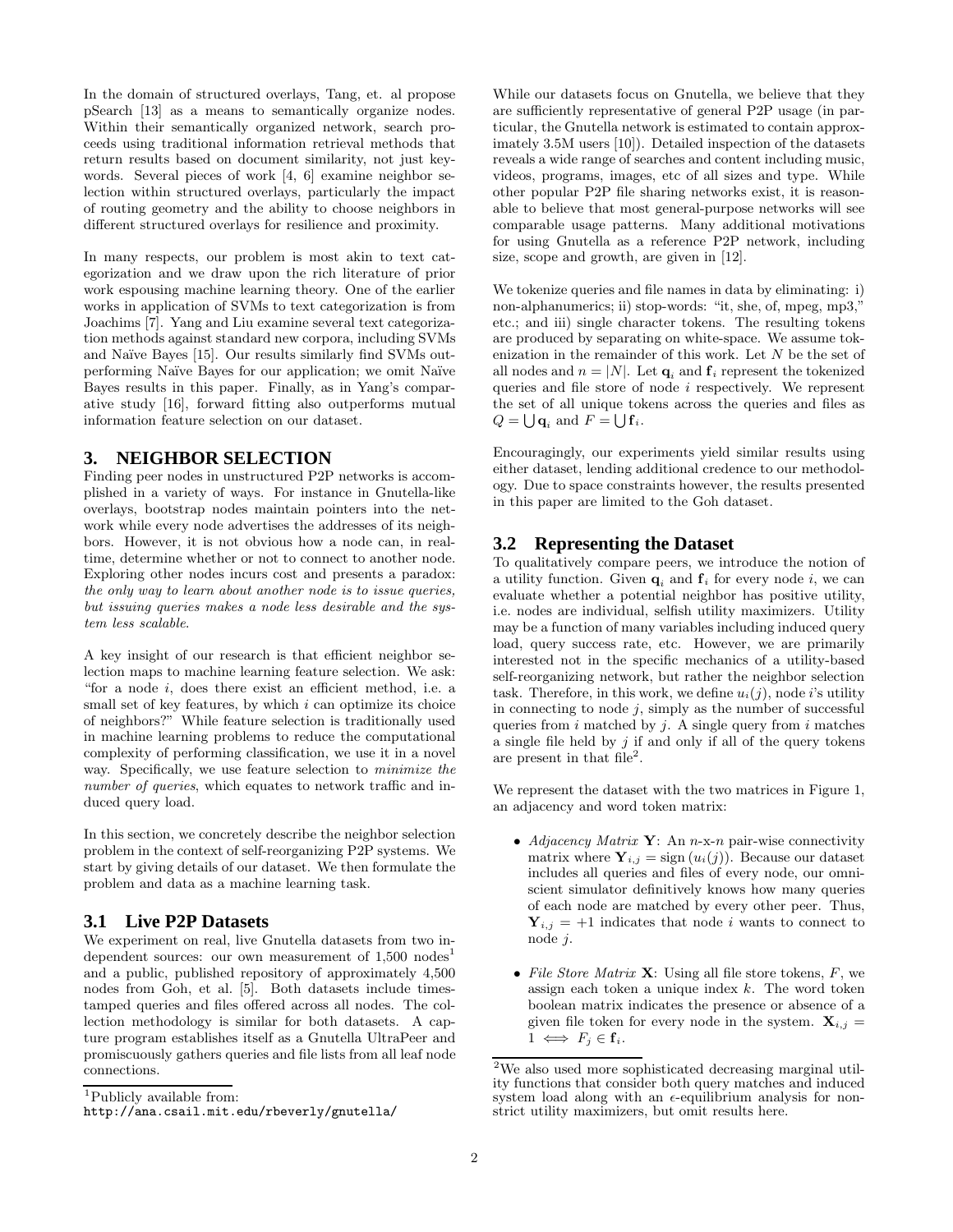

Figure 1: (a) The binary  $n-x-n$  adjacency matrix indicates whether node  $i$  wishes to connect to node j based on utility  $u_i(j)$ . (b) We assign a unique index k to all file store tokens and form a boolean per-node word token presence matrix X.



Figure 2: Representing the *single node* i: The *i*'th row of the adjacency matrix (fig 1a) is the first column (shaded) and represents node i's connection preferences (class labels). To this the file store token matrix  $(X)$  is horizontally concatenated.

From the adjacency and file store matrices we create a pernode matrix,  $[\mathbf{Y}(i,:)^T, \mathbf{X}]$ , as shown in Figure 2. Note that we compute the adjacency and file store token matrices explicitly only in order to evaluate the performance of our neighbor selection algorithm; our scheme does not require complete knowledge of all files and queries in the network. Rather, we employ the omniscient oracle only to evaluate the performance of our neighbor prediction algorithm.

### **3.3 Formulating the Learning Task**

Given the hypothetical off-line (oracle) representation of a node's state as depicted in Figure 2, we now turn to the problem of classification. Note that the problem we face is slightly non-standard – we have a separate classification problem for each node. That is, the features that are optimal can, and likely will, be different from node to node. In addition, the optimal features need not match the node's queries. For instance, while a node may issue queries for "lord of the rings," the single best selective feature might be "elves." This example provides some basic intuition of how our system finds peers that are capable of answering future queries. By connecting to peers using "elves" as a selection criterion, a future query for "the two towers" is likely to succeed given interest-based locality.

Figure 3 shows how the conjoined matrices as shown in Figure 2 are split and used as input to machine learning algo-



Figure 3: The machine learning task: from randomly selected training samples, find the best model and features  $(\theta \subset \hat{X})$  to minimize training error. With this small set  $(d \ll k)$  of features, predict neighbor suitability  $(y \text{ class label}).$ 

rithms. Some number of nodes, significantly fewer than the total number of nodes n, are selected at random to serve as training samples. The learner is given the word token features present for each training node  $(\hat{\mathbf{X}})$  a row subset of  $\mathbf{X}$ ) along with the corresponding classification labels (y). For our neighbor selection task, the label is a binary decision variable,  $y \in {\pm 1}$  where  $y = +1$  indicates a good connection and  $y = -1$  a poor connection. We consider the size and complexion of the training data in the next Section. Using the training data, the learner develops a model that uses a small number of features  $\theta \in \hat{X}$  in order to predict future connection decisions. We evaluate the efficacy of this model against the test data, i.e. whether the model correctly predicts the unknown y connection labels in the test set. Thus, in the testing phase, the input to the classifier is the small number features  $(\theta_1, \dots, \theta_d)$  where  $d \ll k$ , without either the labels  $(y)$  or the full word tokens  $(x_1, \dots, x_k)$ .

Notice that the features we train and test on do not include any queries Q from our dataset. Only the y labels depend on the queries. Thus, successful connection predictions imply the ability to predict queries yet to be asked.<sup>3</sup>

We find that some nodes in the dataset have queries that are matched by very few other nodes. Therefore, a prediction model that deterministically predicts not to connect will yield a high accuracy – and thus a misleading result. Consider a node whose query is matched by only 1 of 500 other nodes. A classifier that always predicts not to connect gives an accuracy of  $499/500 = 99.8\%$ . To better assess our neighbor selection scheme without bias or skewing the results, we randomly select 50 nodes that have at least 20% positive labels, i.e. a non-trivial number of suitable potential peers. In this way, we choose to evaluate the nodes that are most difficult to accurately perform predictions with and thereby stress our approach.

<sup>3</sup>Additionally, our prediction accuracy implies correlation between a single node's file store and queries, a result we analyze in detail in [2].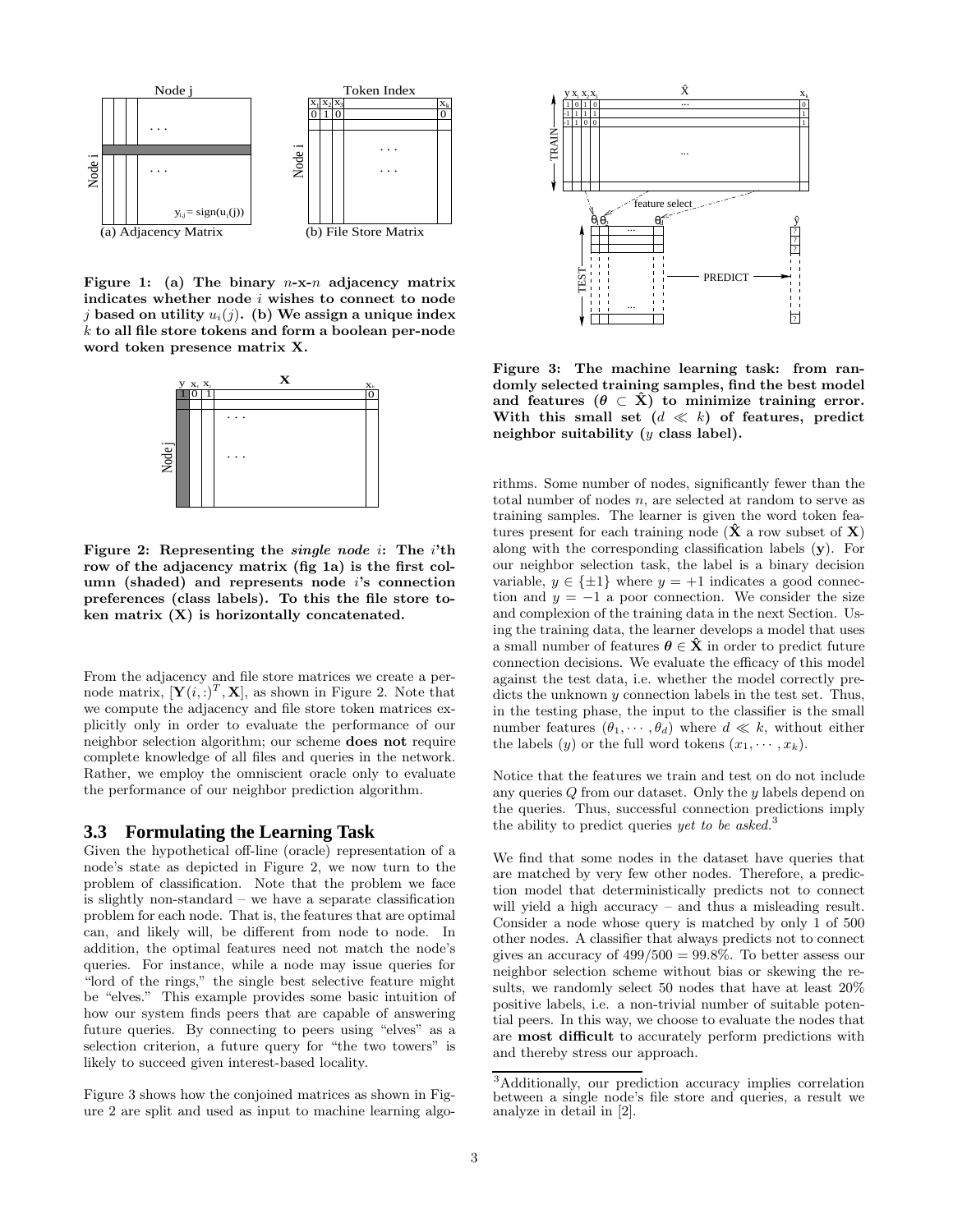

Figure 4: SVM Neighbor prediction: classification performance versus number of training samples

These nodes include  $k = 37,000$  unique file store tokens. We provide both average and variance measures across these nodes from our dataset. Thus, we wish to show that our scheme is viable for the vast majority of all nodes.

We note that incorrect predictions in our scheme are not fatal. In the overlays we consider, a node that attaches to a peer who in fact provides no utility can simply disconnect that peer. Therefore, while the statistical methods we employ provide only probabilistic measures of accuracy, they are well-suited to the neighbor selection task.

#### **3.4 Methodology Summary**

Our evaluation methodology simulates the following algorithm on nodes from our dataset and measures prediction accuracy. For a node  $i \in N$  in the system that wishes to optimize its connection topology:

- 1. Randomly select  $T \subset N$  other peers as trainers, where  $|T| \ll |N|$
- 2. Receive file tokens  $\mathbf{x}_t$  from each  $t \in T$
- 3. Determine utility of each training peer  $y_t = \text{sign}(u_i(t))$
- 4. Let  $X = \bigcup \mathbf{x}_t$  and  $k = |X|$
- 5. Find features  $\theta_1, \dots, \theta_d \subset X$ , where  $d \ll k$ , which best predict  $\hat{y}_t = y_t \forall t \in T$
- 6. Issue  $\theta$  to test set  $M \in N T$ , predict whether to connect to each peer  $j \in M$

# **4. SUPPORT VECTOR MACHINES**

We obtain the best neighbor selection prediction results using SVMs. SVM classifiers [14] find an optimal separating hyperplane that maximizes the margin between two classes of data points. The hyperplane separator is orthogonal to the shortest line between the convex hulls of the two classes. Because this separator is defined only on the basis of the closest points on the convex hull, SVMs generalize well to unseen data. Additional data points do not affect the final solution unless they redefine the margin. While the separator may be linear in some higher-dimensional feature space, it need not be linear in the input space. Determining the separating hyperplane for the data in some high dimensional space is performed via constrained optimization.

SVMs are a natural selection for neighbor selection since the problem is separable, we may need to consider highdimensional data, and the underlying distribution of the data points and independence are not fully understood. We use the MySVM package for our experiments [7].

To reduce possible dependence on the choice of training set, all results we present are the average of five independent experiments. We randomly permute the order of the dataset so that, after splitting, the training and test samples are different between experiments. In this way, we ensure generality, a critical measure of learning effectiveness. We evaluate model performance on the basis of classification accuracy, precision and recall.

Accuracy is simply the ratio of correctly classified test samples to total samples. Precision measures the number of positive predictions that were truly positive. Finally, recall gives a metric of how many positive samples were predicted positive. All three measures are important in assessing performance; for instance, a model may have high accuracy, but poor recall as mentioned in the previous section when nodes have few suitable peers in the entire system.

# **4.1 Number of Training Points**

An important first consideration is the sensitivity of the model to the number of training points (step 1 in §3.4). In Figure 4 we plot the test accuracy, precision and recall versus the number of training points.

Test error decreases significantly in the range [10,70]. Test error is minimized around 150 points, after which a small amount of over-fitting is present. Beyond 100 training points, accuracy, precision and recall all remain fairly stable. Because we are interested in obtaining the best combination of the three performance metrics while minimizing the number of training points, we select 100 training points for the remainder of our experiments.

### **4.2 Feature Selection**

In order to find a small number of highly discriminative features (step 5 in §3.4), we turn to feature selection methods [16]. Recall that we use feature selection in a novel manner, not to reduce the computation complexity of classification, but rather to minimize communication cost for neighbor selection in the network. The first feature selection method we consider is mutual information (MI). Mutual information attempts to use combinations of feature probabilities to assess how much information each feature, i.e. word token, contains about the classification. MI evaluates the mutual information score  $I(\theta_i; y)$  for each feature  $\theta_i \in \mathbf{X}$  and sequentially picks the highest scoring features independently of the classifier. The MI score is in the range [0, 1] and will be zero if the feature is completely independent of the label or one if they are deterministically related.

$$
I(\theta_i; y) = \sum_{\theta_i \in \{0, 1\}} \sum_{y \in \{\pm 1\}} \hat{P}(\theta_i, y) \log_2 \frac{\hat{P}(\theta_i, y)}{\hat{P}(y) \hat{P}(\theta_i)} \tag{1}
$$

Secondly, we use greedy forward fitting (FF) feature selection. Forward fitting feature selection simply finds, in succession, the next single feature that minimizes training error. Therefore, training error decreases monotonically with the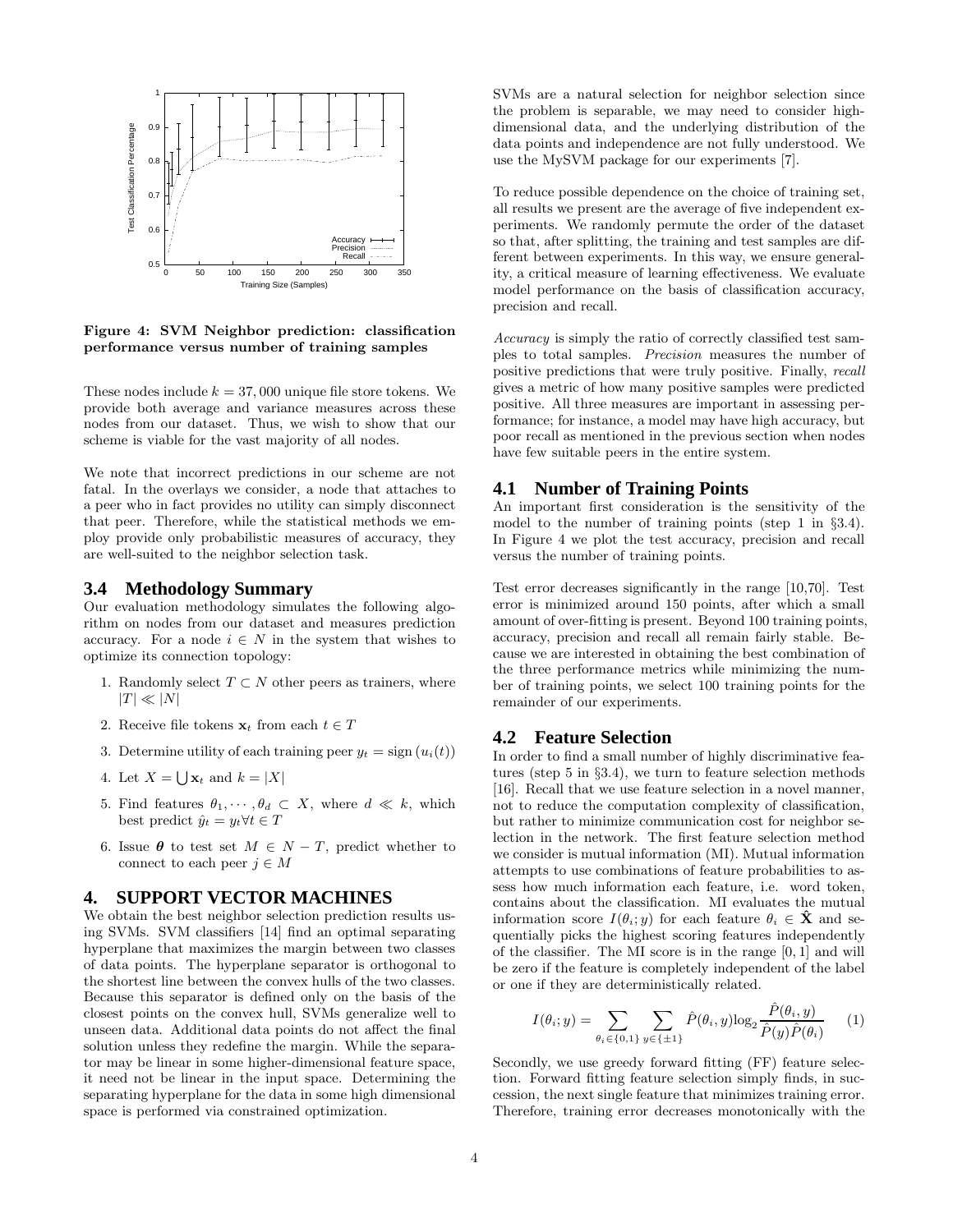

Figure 5: Neighbor selection prediction performance for three different feature selection algorithms: Mutual Information (MI), Forward Fitting (FF), and Random (RND) with an SVM model. The points represent average performance across nodes in our dataset, while the error bars show the standard deviation.

number of features. For an error function  $V(f(\theta),\cdot)$ , find the next feature  $\theta_i$  from the remaining features not previously selected in  $X_1, \ldots, X_{i-1}$ . Thus, we evaluate each potential feature  $i$  for the fixed set of  $i - 1$  features. We use SVM accuracy as the error function  $f(\cdot)$ , although forward fitting can be used with any model and error function. Formally:

$$
\theta_i \leftarrow \operatorname*{argmin}_{j} V(f(\mathbf{\hat{X}}, x_j), \mathbf{y}) \forall x_j \notin X_1, \dots, X_{i-1} \qquad (2)
$$

Forward fitting is computationally expensive because it requires computing a combinatorial number of possible feature combinations. Mutual information is much faster, but does not always find the optimal features. A weakness of MI is that it may choose two features that are themselves closely dependent and thus the second feature provides little additional classification power. In contrast, forward fitting will continually seek the next best performing feature without this potential dependence.

## **4.3 Prediction Results**

Figure 5 summarizes the most meaningful results from our feature selection and SVM experiments (step 6 in §3.4). The experiment is run five times for each configuration and the average numbers are presented in the graph along with the standard deviation error range. We include random feature selection as a baseline measure. The primary observations from these graphs are:

- We are able to make accurate predictions with as few as 5 features. This is a surprisingly good result. Recall that we are handicapped from the fact that a) we consider only the file features not the query features, even though the queries are what generated the results; and b) there are 37,000 single-word features and thus a massive number of multi-word combinations.
- Forward-fitting performs better than mutual information. In particular, we see that even with one feature, FF has a lower test error than MI.
- The random feature selector performs poorly. While we expect randomly chosen features to perform the worst, it provides validation of our results and methodology

and proved to be a surprisingly useful benchmark in practice when building our system.

# **5. DISCUSSION**

Here we examine the larger conclusions that can be drawn from our findings:

While our input space is of high dimension, it can be effectively summarized with very few parameters. The summarization aspect of our problem inspired us to consider an SVM approach. Forward fitting reveals that a small number of features effectively correlates to accurate predictions. Our findings are in stark contrast to the standard motivation for SVMs in text classification problems where the inputs are independent and the primary motivation for SVMs is to reduce the computational complexity.

SVMs allow us to accurately model the problem with little or no underlying understanding of the inputs. While we have a general understanding of the data, we face the challenge that we do not totally understand the relationship between the features and moreover the nature of these relationships vary from node to node. Nodes in a real system face this same challenge. Therefore SVMs, which make no underlying assumptions regarding the data, are particularly well-suited for our problem.

For our problem, forward fitting outperforms mutual information. The literature is mixed on the relative merit of mutual information and forward fitting. In our problem, we were interested in seeing if, as enough features were added via MI, the combination of features could outperform FF, where features are selected in a greedy fashion. Empirically this was not the case.

One reason FF performs well is the high degree of correlation between features in the dataset. For example, if a user has songs by "Britney Spears" both "Britney" and "Spears" may be descriptive features. However, simple MI will not take into account that once it adds "Britney", adding "Spears" will not improve prediction performance. In future work, we plan to investigate the ability to remove correlated features